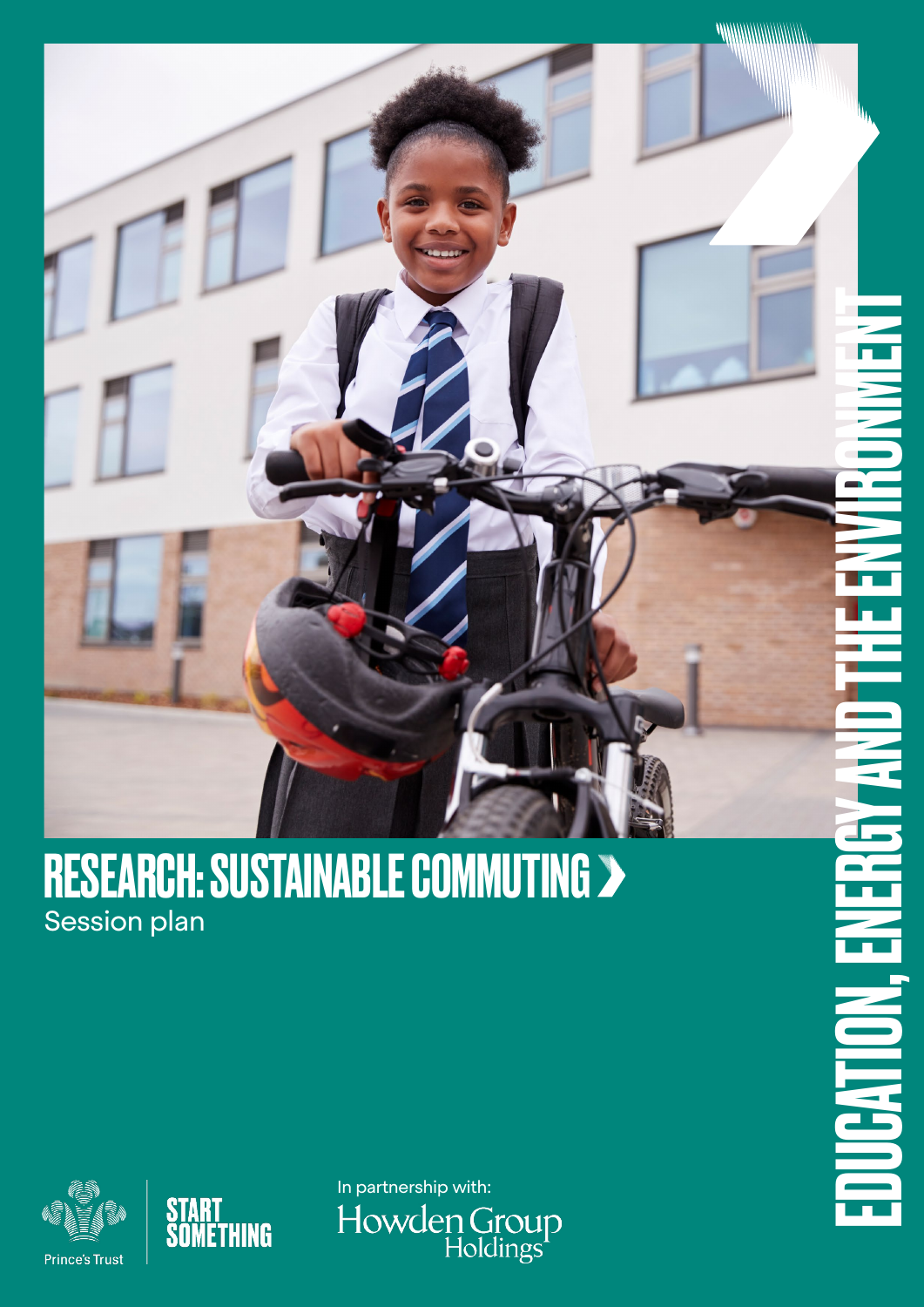#### **AT A GLANCE >**

This is the second session in the 'Education, Energy and the Environment' unit. During this session, learners will be introduced to and start to develop research skills. They will undertake research to understand commuting and energy use.

Please note: The emerging nature of this topic means new evidence and information is being released every day. While we strive to keep this content up-to-date, we actively encourage you to incorporate any new and evidenced information that may arise.



#### CURRICULUM LINKS

SMSC: values and ethics

 PSHE and citizenship: personal values



#### **MATFRIALS**

 Completed home activity worksheets

- $\vee$  Reearch steps resource
- $\vee$  Research plan template

### LEARNING OUTCOMES

- $\vee$  Identify and apply a range of research methods
- $\vee$  Develop teamwork, communication and listening skills



| ACTIVITY                  | TIME          | PAGE |
|---------------------------|---------------|------|
| Home activity feedback    | 15-20 minutes | 03   |
| Word association          | 15-20 minutes | 04   |
| <b>Exploring research</b> | 20-25 minutes | 05   |
| Commuting research plan   | 25-30 minutes | 06   |
| Wrap up                   | 10-15 minutes | 07   |

#### WHO CREATED THIS SESSION PLAN?

This session plan was co-created with Justine Oakes. Justine Oakes CEnv, MIEnvSc, MIEMA is an environmental professional with over 25 years experience in both the public and private sector. She is currently the Sustainability Manager at the University of Suffolk and Business and Research lead for the Suffolk Sustainability Institute. Working in partnership with local and national sustainability initiatives, the University of Suffolk is a transformational university, absorbing the best of UK University traditions and aligning them with a modern world of employment and entrepreneurship.





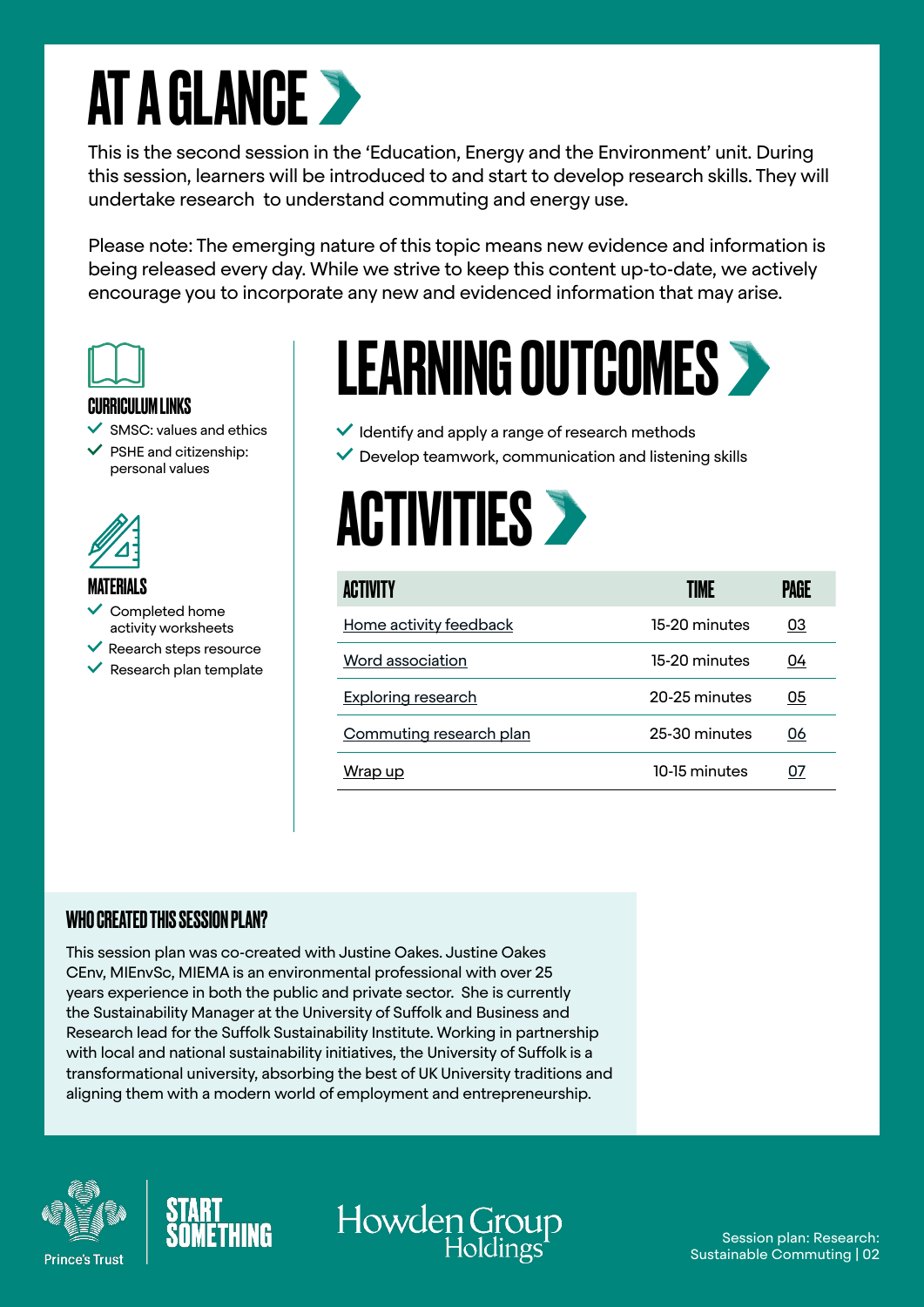## <span id="page-2-0"></span>HOME ACTIVITY FEEDBACK



#### TIME REQUIRED

15-20 minutes



MATERIALS Completed home activity worksheet

### **ACTIVITY STEPS >**

- 1. Using their home activity worksheet from the previous session, learners will be invited to share their observations of good energy saving examples in their community with the rest of group.
- 2. With the whole group gathered, a discussion can be initiated using the following questions as prompts to explore their thoughts:
	- Was there more being done than they had thought?
	- What could be improved?
	- What did they see that they think worked well?
- 3. Explain to the group that keeping a record of what they have seen is very similar to research methods often used by scientists and companies.

Researching something is a good way of finding out more information about a specific subject. Sometimes, if we want to research something in detail, we will follow a series of steps to make sure we can get the right information we need to form a factual opinion.





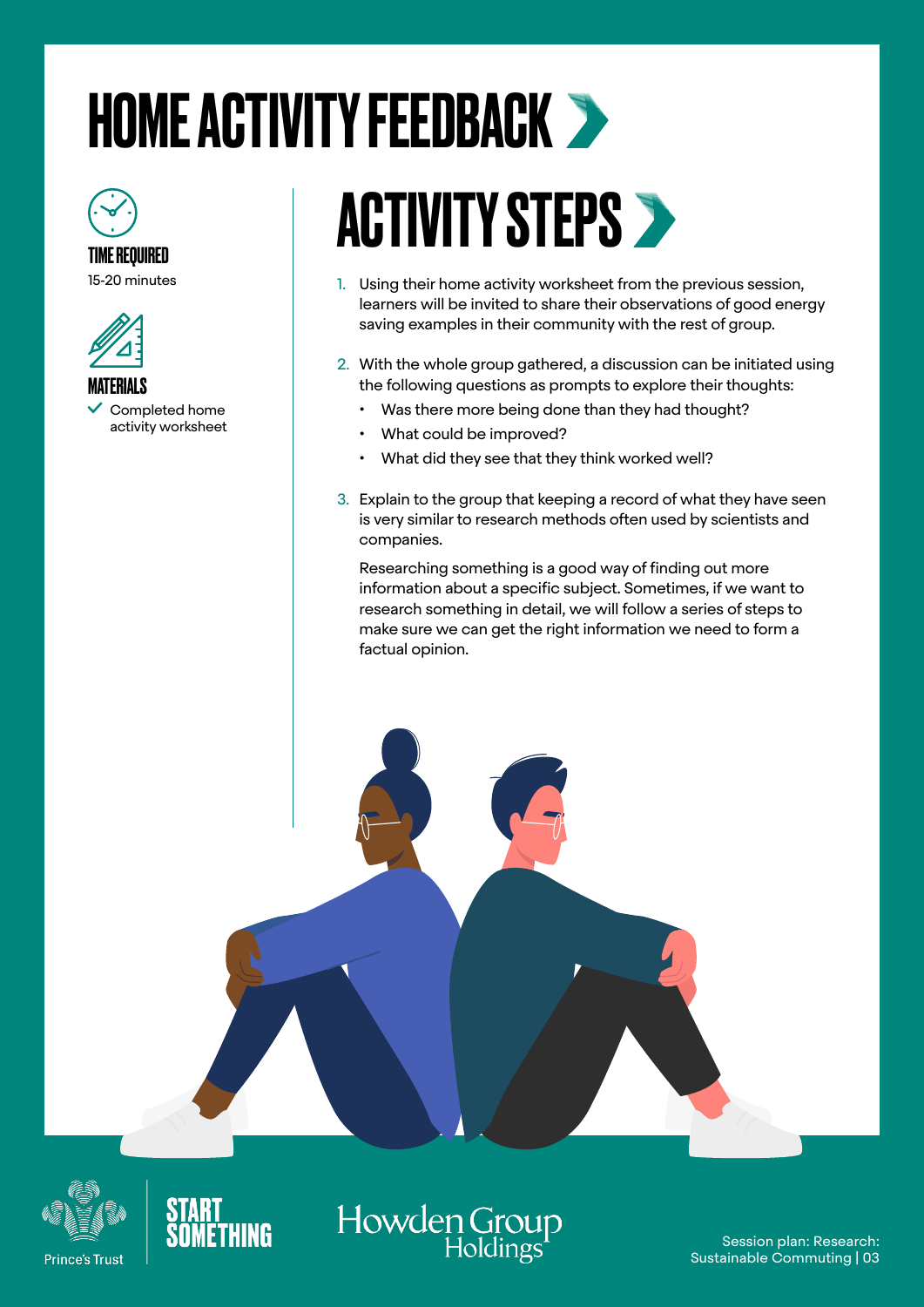## <span id="page-3-0"></span>WORD ASSOCIATION >



15-20 minutes



MATERIALS Whiteboard/flipchart and pen

### **ACTIVITY STEPS >**

- 1. Word association is a useful way of getting lots of ideas down about a topic. This quick activity is a good way of checking the learners' thoughts about sustainable development and the topics you have covered so far, in a fun, accessible way for all.
- 2. Call out a list of trigger words from the word association table below and invite the learners to call out the first thing that comes into their mind when they think about that word and its relationship to sustainable development. Make a note of the learners' responses.
- 3. At the end of the activity read back to the learners the words that they have come up with. Discuss as a group why they think they came up with those particular words: are they things they encounter everyday? Are they new things they have thought about since learning about sustainability?

| <b>TOPIC AREA</b>                    | <b>TRIGGER WORDS</b>                                                                                           |
|--------------------------------------|----------------------------------------------------------------------------------------------------------------|
| Travel and commuting                 | Car<br>Walking<br><b>Bus</b><br>Cycling<br>Roads<br>Traffic jam<br>Car fumes<br>Waiting                        |
| Heating, electricity and<br>lighting | Warmth<br>Heating<br>Lighting<br>Power<br>Renewable energy<br>Solar panels<br>Roof insulation<br>Wind turbines |





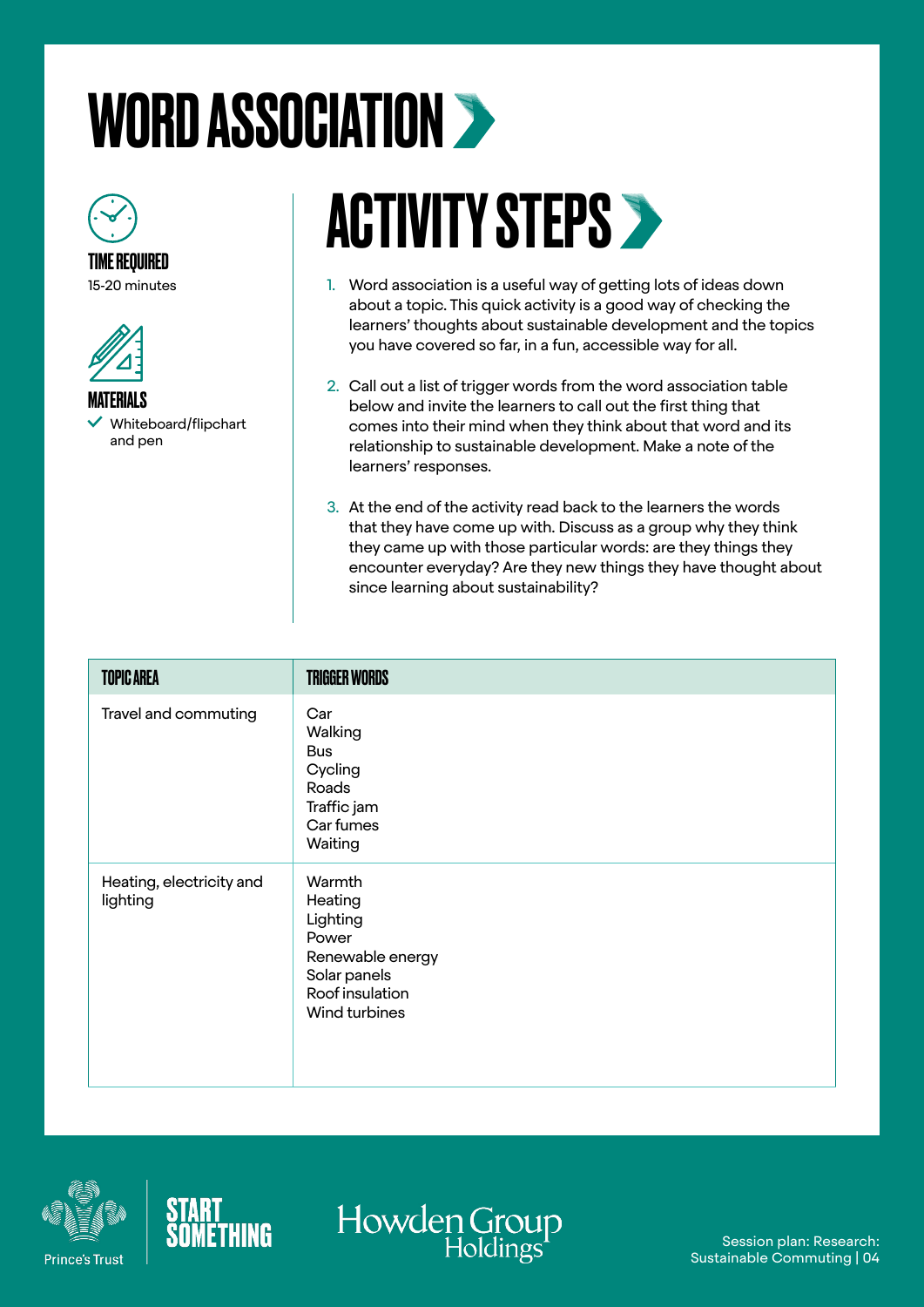# <span id="page-4-0"></span>EXPLORING RESEARCH



#### TIME REQUIRED 20-25 minutes



MATERIALS

 $\checkmark$  Reearch steps resource

### **ACTIVITY STEPS >**

- 1. Explain to the learners that they will be undertaking research to find out about the environmental impact their setting has. Emphasise the importance of knowing how to conduct research and explain that you are going to go through the steps every good researcher has to take to find out information.
- 2. Outline the research steps by talking through the 'Research steps resource sheet'. Whilst going through the different research steps, there are references to a model example of a research plan - you will find a visual of this plan on the last page of the resource.
- 3. Make sure the learners understand each step and how it is possible for them to conduct such research with their resources and knowledge. Ask them if they have any questions about any of the steps.







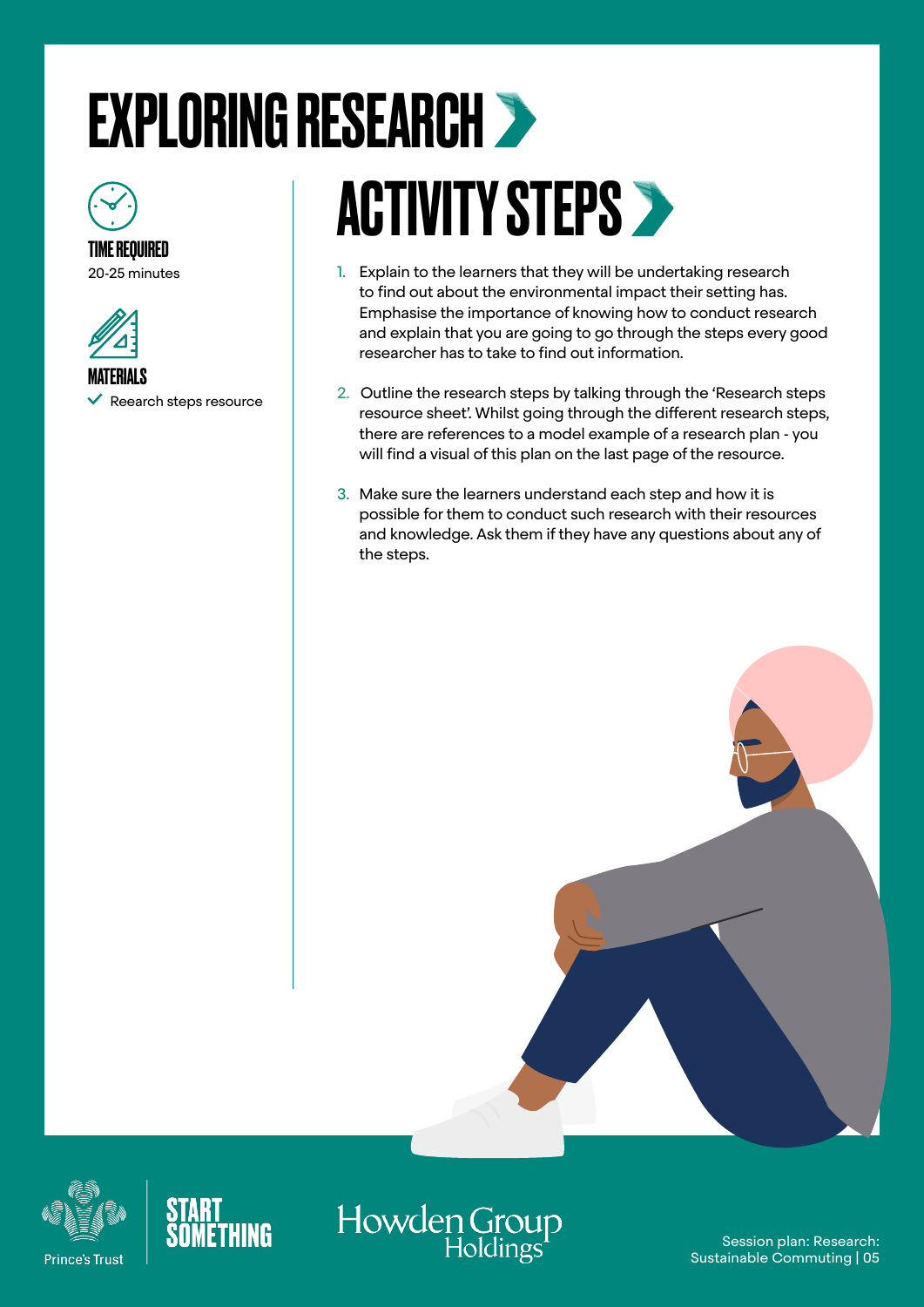### <span id="page-5-0"></span>COMMUTING RESEARCH PLAN



TIME REQUIRED 25-30 minutes



 $\checkmark$  Research plan template

### **ACTIVITY STEPS >**

- 1. The learners will be put into groups and invited to consider how sustainability relates to commuting. Using their newly acquired research skills, they will be introduced to the activity scenario and asked to develop a research plan.
- 2. Talk through the scenario below to set the context for the learners' **MATERIALS EXECUTE:** The search activity over the next couple of sessions.

#### SCENARIO:

The Headteacher/Building Manager has approached your group and asked if you can come up with some measures that your setting could take to improve the air quality and reduce the carbon emissions associated with commuting travel to the site.

Using their research techniques and supporting resources, learners will work in groups to research commuting travel to their school/setting and suggest ways to improve the setting's environmental impact.

- 3. Explain to the learners that they will just be filling out the research plan template in this session and then begin their actual research in the next session.
- 4. Split the young people into groups of 3-4 and hand out the research plan templates for them to discuss and fill in.